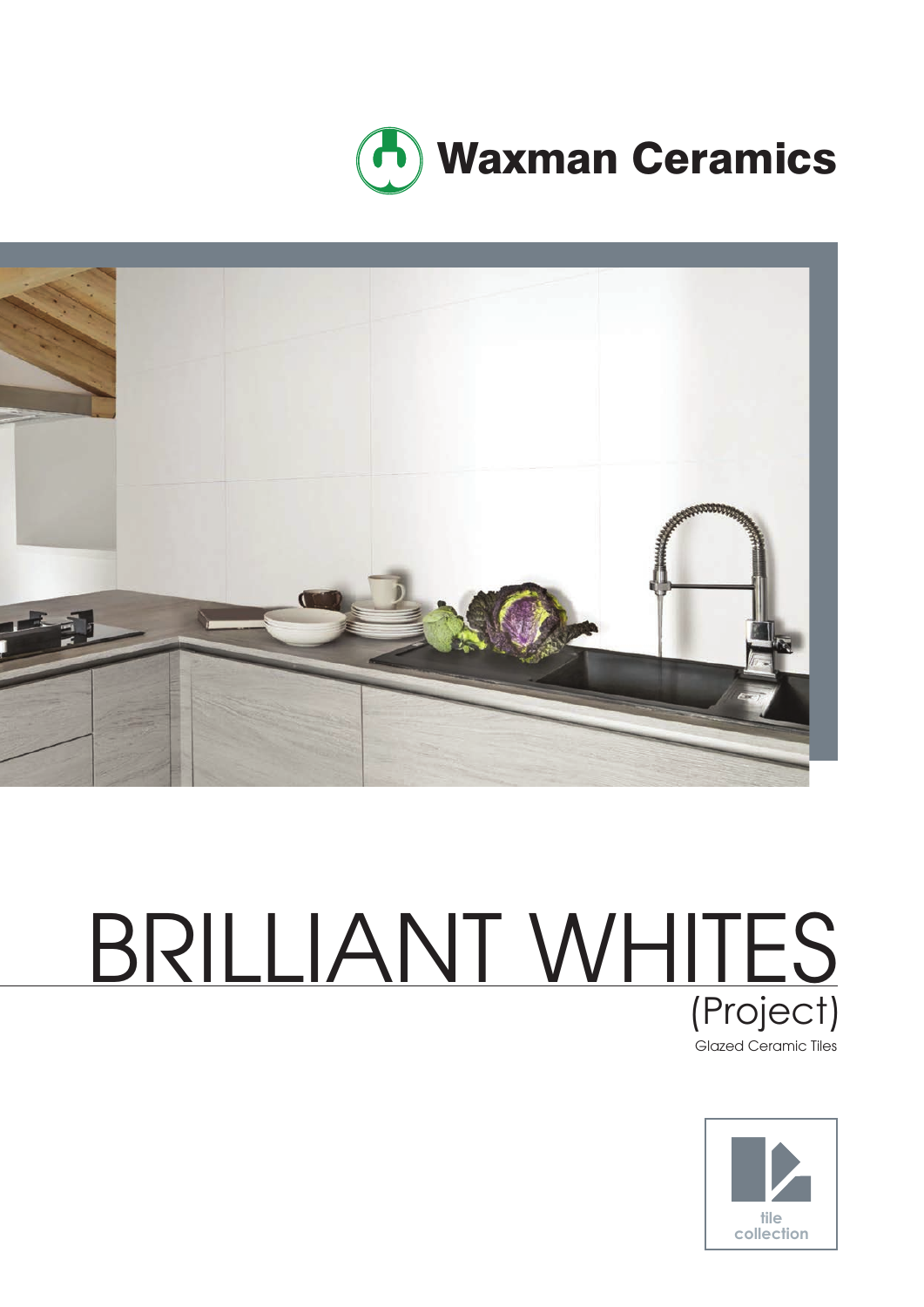### Glazed Ceramic Tiles **Brilliant Whites**

**1**





**BW-3600 Brilliant White Gloss 30x60cm**



**BW-3610 Brilliant White Matt 30x60cm**



**BW-3605 Brilliant White Gloss 29.5x59.5cm Rectified** 

**BW-3615 Brilliant White Matt 29.5x59.5cm Rectified**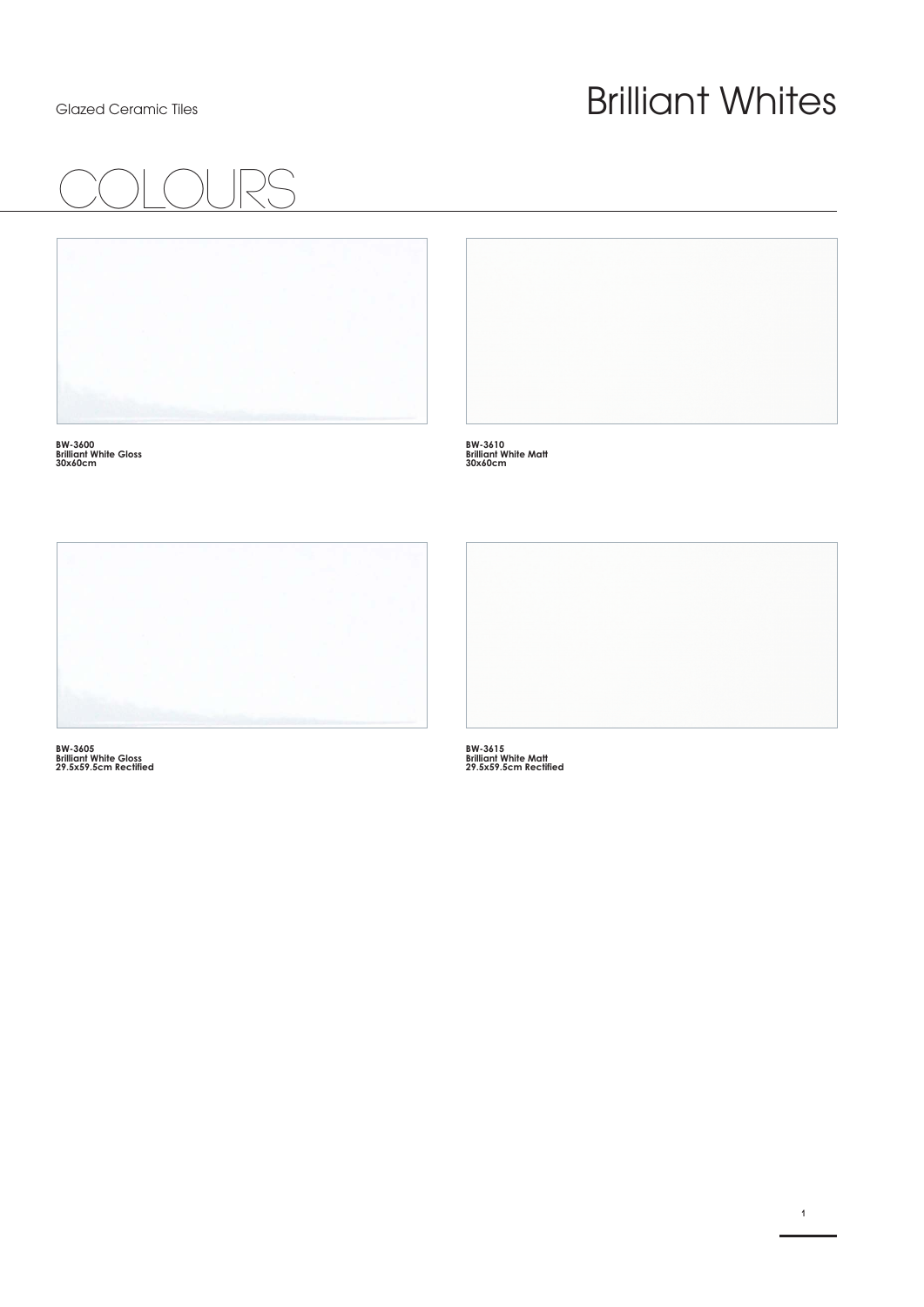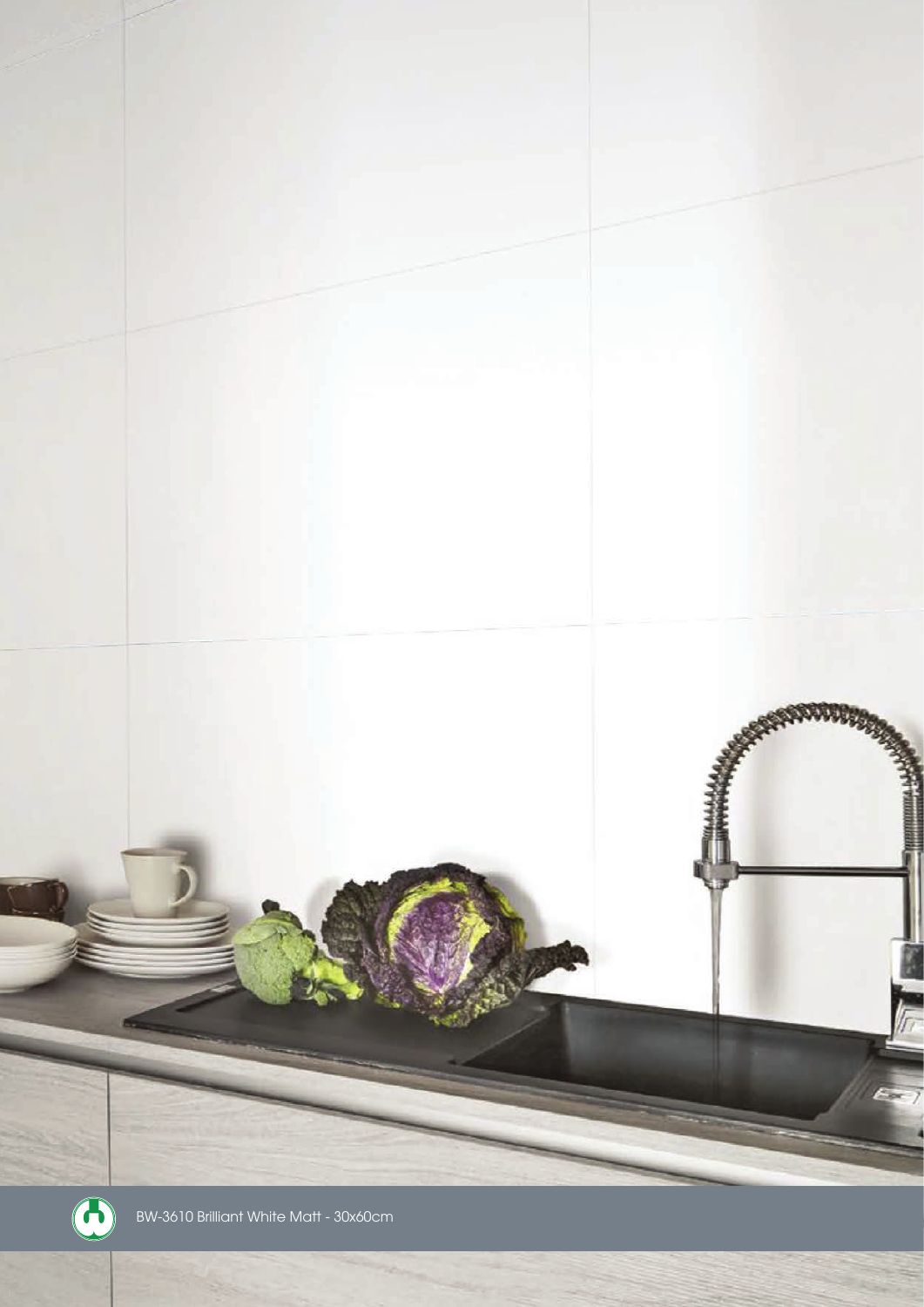### Glazed Ceramic Tiles **Brilliant Whites**

## TON & PACKING

### **Glazed Ceramic Tiles**

| Suitability           | <b>Thickness</b> | Walls    |          | <b>Floors</b> |          |            | Colour         |
|-----------------------|------------------|----------|----------|---------------|----------|------------|----------------|
|                       |                  | Internal | External | Internal      | External | Frostproof | Variation      |
| 30x60cm               | 10mm             |          |          |               |          | No         | V <sub>1</sub> |
| 29.5x59.5cm Rectified | 10mm             |          |          |               |          | No         | V <sub>1</sub> |

| Packing               | Pcs / ctn | $M^2 / Ctn$ | Kg / Cfn | Ctns / Pallet | $M^2$ / Pallet |
|-----------------------|-----------|-------------|----------|---------------|----------------|
| 30x60cm               | 8         | 1.44        | 23.18    | 32            | 46.08          |
| 29.5x59.5cm Rectified | 8         | 1.40        | 22.54    | 32            | 44.80          |